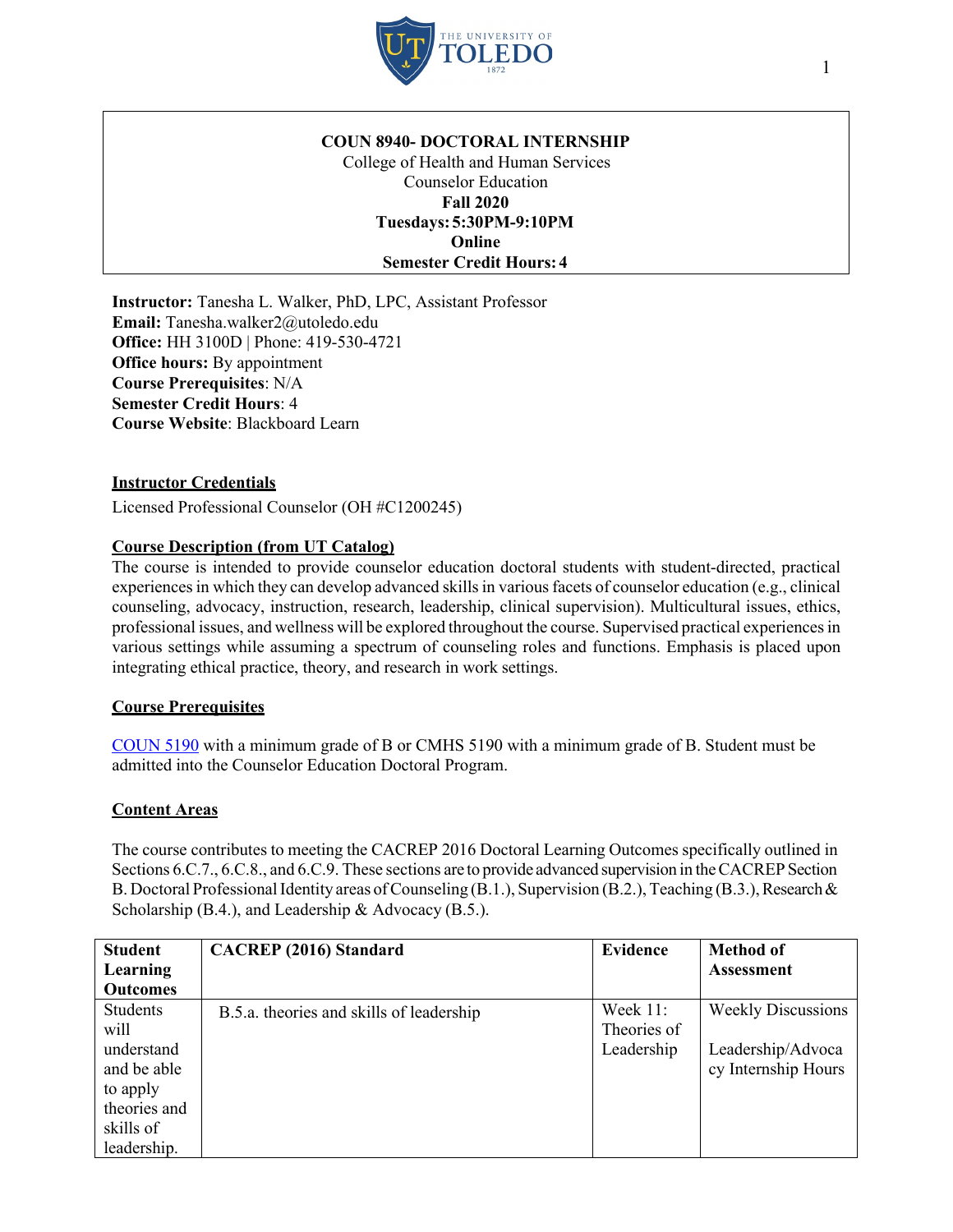

| <b>Students</b> | B.5.b. leadership and leadership development in       | Class 11:      | <b>Weekly Discussions</b>            |
|-----------------|-------------------------------------------------------|----------------|--------------------------------------|
| will            | professional organizations                            | Professional   |                                      |
| recognize       |                                                       | Associations   | Career Goals                         |
| and             |                                                       |                | Assignment                           |
| understand      |                                                       |                |                                      |
| leadership      |                                                       |                |                                      |
| and             |                                                       |                |                                      |
| leadership      |                                                       |                |                                      |
| development     |                                                       |                |                                      |
| in counselor    |                                                       |                |                                      |
| education       |                                                       |                |                                      |
| and             |                                                       |                |                                      |
| professional    |                                                       |                |                                      |
| counseling      |                                                       |                |                                      |
| organization    |                                                       |                |                                      |
| S.              |                                                       |                |                                      |
| <b>Students</b> |                                                       | Class 4:       | <b>Weekly Discussions</b>            |
| will            | B.5.c. leadership in counselor education programs     | Counselor      |                                      |
| understand      |                                                       |                |                                      |
|                 |                                                       | Education,     |                                      |
| the             |                                                       | Accreditatio   |                                      |
| importance      |                                                       | n, and         |                                      |
| of leadership   |                                                       | Teaching       |                                      |
| in counselor    |                                                       |                |                                      |
| education       |                                                       |                |                                      |
| programs.       |                                                       |                |                                      |
| <b>Students</b> | B.5.e. leadership, management, and administration in  | Class 3: The   | <b>Weekly Discussions</b>            |
| will be able    | counseling organizations and other institutions       | Higher         |                                      |
| to              |                                                       | Education      |                                      |
| understand,     |                                                       | Institution    |                                      |
| apply, and      |                                                       |                |                                      |
| engage with     |                                                       |                |                                      |
| leadership in   |                                                       |                |                                      |
| counseling      |                                                       |                |                                      |
| and other       |                                                       |                |                                      |
| fields.         |                                                       |                |                                      |
| <b>Students</b> | B.5.g. strategies of leadership in consultation       | Week 7:        | <b>Weekly Discussions</b>            |
| will            |                                                       | Counseling     |                                      |
| understand      |                                                       | and            |                                      |
| how             |                                                       | Consultation   |                                      |
| leadership is   |                                                       | Practice       |                                      |
| applied in      |                                                       |                |                                      |
| consultation.   |                                                       |                |                                      |
| Students        | B.5.h. current topical and political issues in        | Weekly         | <b>Weekly Discussions</b>            |
| will be able    | counseling and how those issues affect the daily work | Current        |                                      |
|                 |                                                       | Issue          |                                      |
| to identify     | of counselors and the counseling profession           | Discussions    | <b>Current Topic</b><br>Presentation |
| current         |                                                       |                |                                      |
| political and   |                                                       | facilitated by |                                      |
| social issues   |                                                       | classmates     |                                      |
| that impact     |                                                       |                |                                      |
| counselors      |                                                       |                |                                      |
| and             |                                                       |                |                                      |
| counselor       |                                                       |                |                                      |
| educators.      |                                                       |                |                                      |
| Students        | 6.B.3.i the role of mentoring in counselor education  | Week 3:        | <b>Weekly Discussions</b>            |
| will be able    |                                                       | Higher         |                                      |
| to explain      |                                                       | Education      |                                      |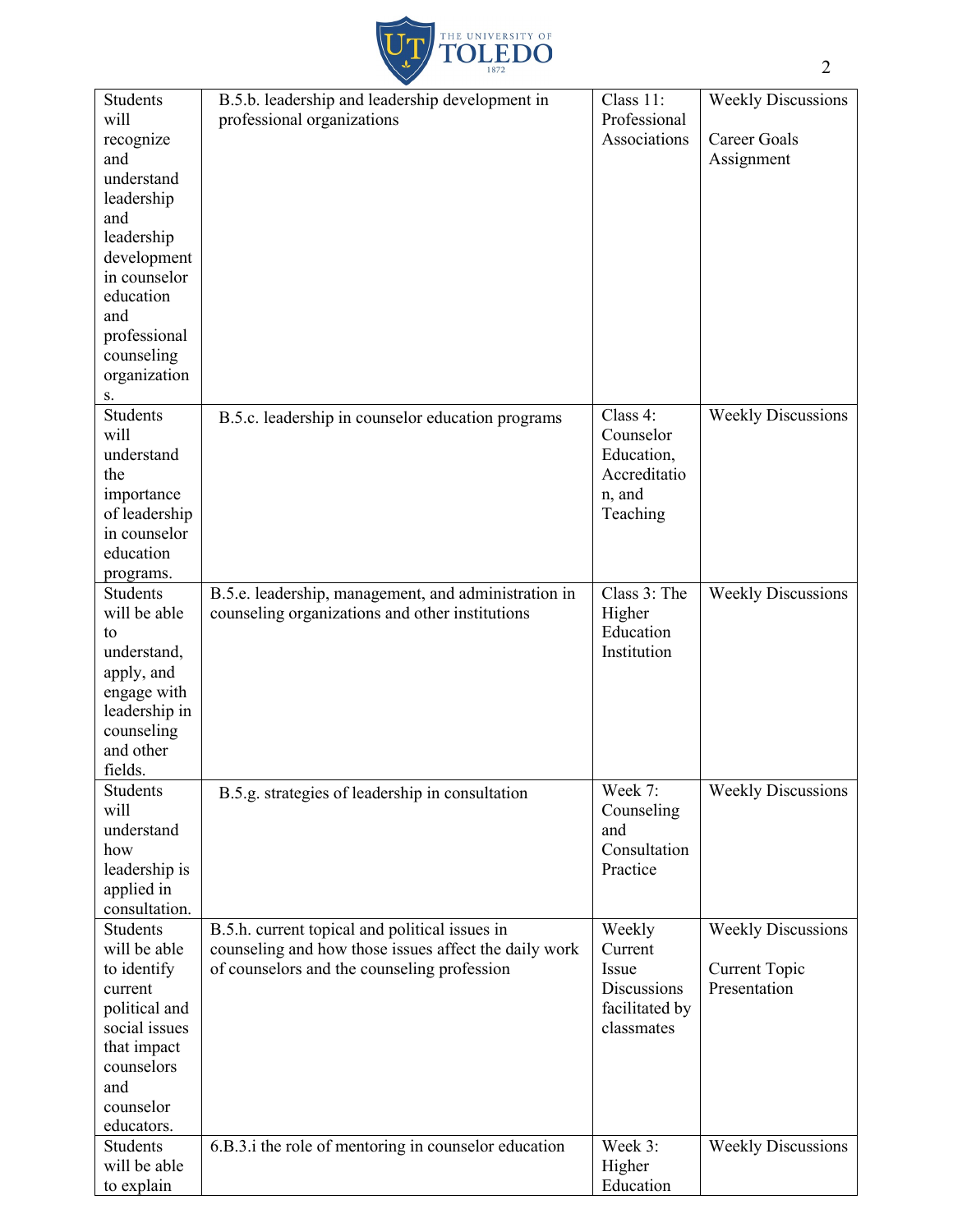

| the role of  | Week 8:     | Career Goals |
|--------------|-------------|--------------|
| mentorship   | Conference  | Assignment   |
| in counselor | Preparation |              |
| education.   | and         | Career Goals |
|              | Networking  | Assignment   |
|              |             |              |
|              | Week $10$ : |              |
|              | Research    |              |

# **Required Texts**

American Counseling Association. (2014). American Counseling Association Code of Ethics.

American Psychiatric Association (2013). *Diagnostic and statistical manual of mental disorders, 5th edition*, Washington, DC: Author.

Doctoral Internship Handbook.

**Additional Readings for Counseling Internship**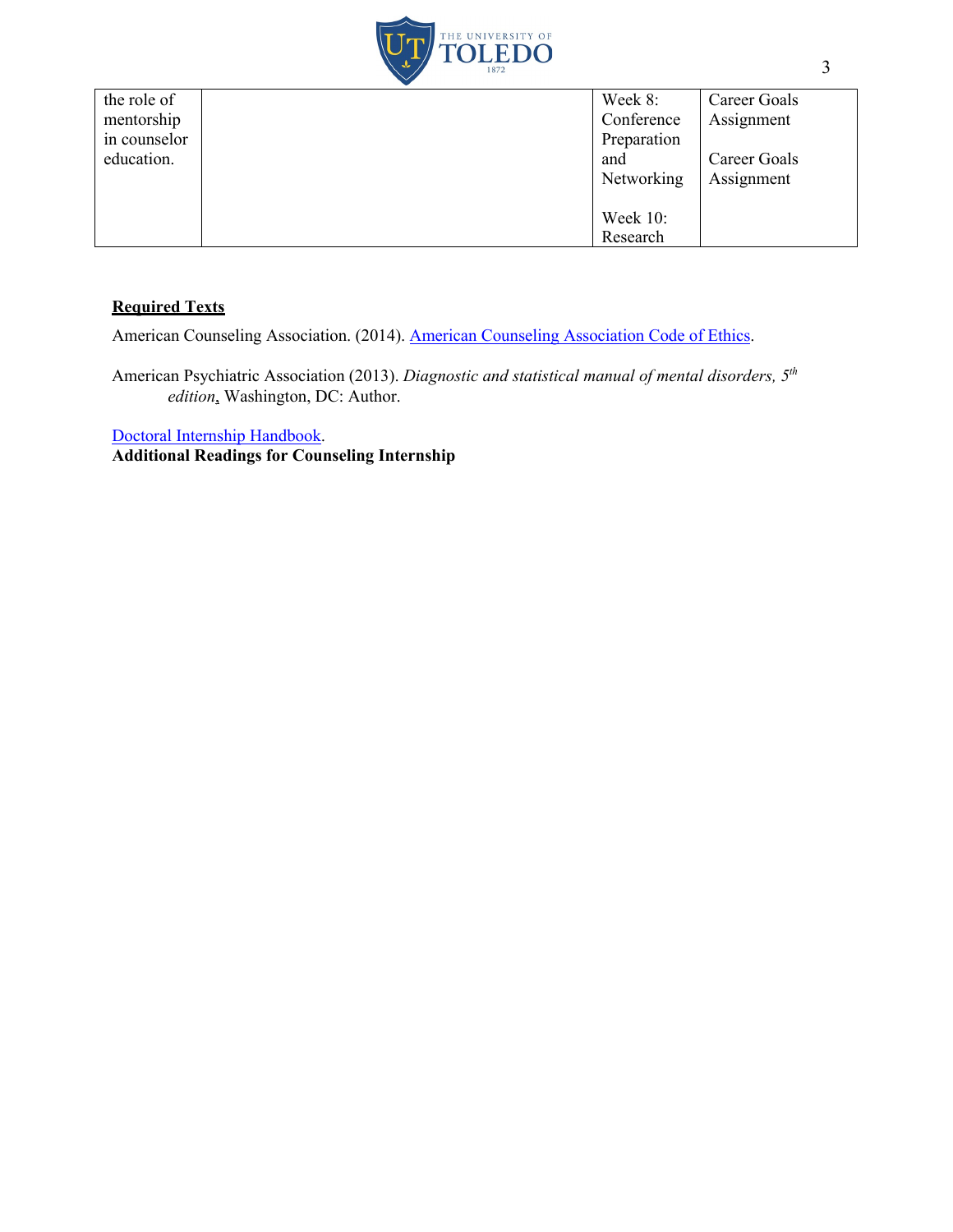

- Barrio Minton, C. A., Wachter Morris, C. A., & Yaites, L. D. (2014). Pedagogy in Counselor Education: A 10-Year Content Analysis of Journals. *Counselor Education & Supervision*, *53*, 162-177. doi: 10.1002/j.1556-6978.2014.00055.x.
- Malott, K. M., Hall, K. H., Sheely-Moore, A., Krell, M. M., & Cardaciotto, L. (2014). Evidence- Based Teaching in Higher Education: Application to Counselor Education. *Counselor Education & Supervision*, *53*, 294-305. doi:10.1002/j.1556-6978.2014.00064.x
- Myers, J. E., Sweeney, T. J., & White, V. E. (2002). Advocacy for counseling and counselors: A professional imperative. *Journal of Counseling and Development*, *80*, 394-402. doi: 10.1002/j.1556-6678.2002.tb00205.x
- Ratts, M. J., Singh, A. A., Nassar-McMillan, S., Butler, S. K., & McCullough, J. R. (2015). *Multicultural and Social Justice Counseling Competencies.* Retrieved from https://www.counseling.org/docs/default-source/competencies/multicultural-and-social-justicecounseling-competencies.pdf?sfvrsn=20

ACA Advocacy Competencies A Model of Pedagogy for Beginning Counselor Educators

Principles and Practices of Leadership Excellence:

20/20 A Vision for the Future of Counseling

\*\* Students are expected to keep abreast of the material presented in both the monthly ACA newspaper— *Counseling Today* and the *Journal of Counseling and Development.*

# **CLASS POLICIES**

All doctoral interns must complete training in the areas of teaching and supervision. Additionally, students must complete a minimum of one other area to complete doctoral internship training; these must include either: (a) counseling, (b) research and scholarship, and/or (c) leadership and advocacy.

# *Students mustshow proof of professional liability insurance to the classinstructorin the amount of no less than \$1 million per incident and \$3 million total.*

# **Methods of Instruction**

This class will be administered online in a synchronous format. We will be using Blackboard Collaborate for the synchronous classes. Multiple formats will be used in this class such as class discussion, readings, videos, experiential activities, and individual and/or group presentations. Consistent class participation and engagement will be expected and is an essential part of your learning process.

# **Student Learning Opportunities**

1. Doctoral students are required to complete doctoral-level counseling internships that total a minimum of 600 clock hours. The 600 hours may be allocated at the discretion ofthe doctoral advisor and the student on the basis of experience and training. Students should provide a plan for how the 600 hours will be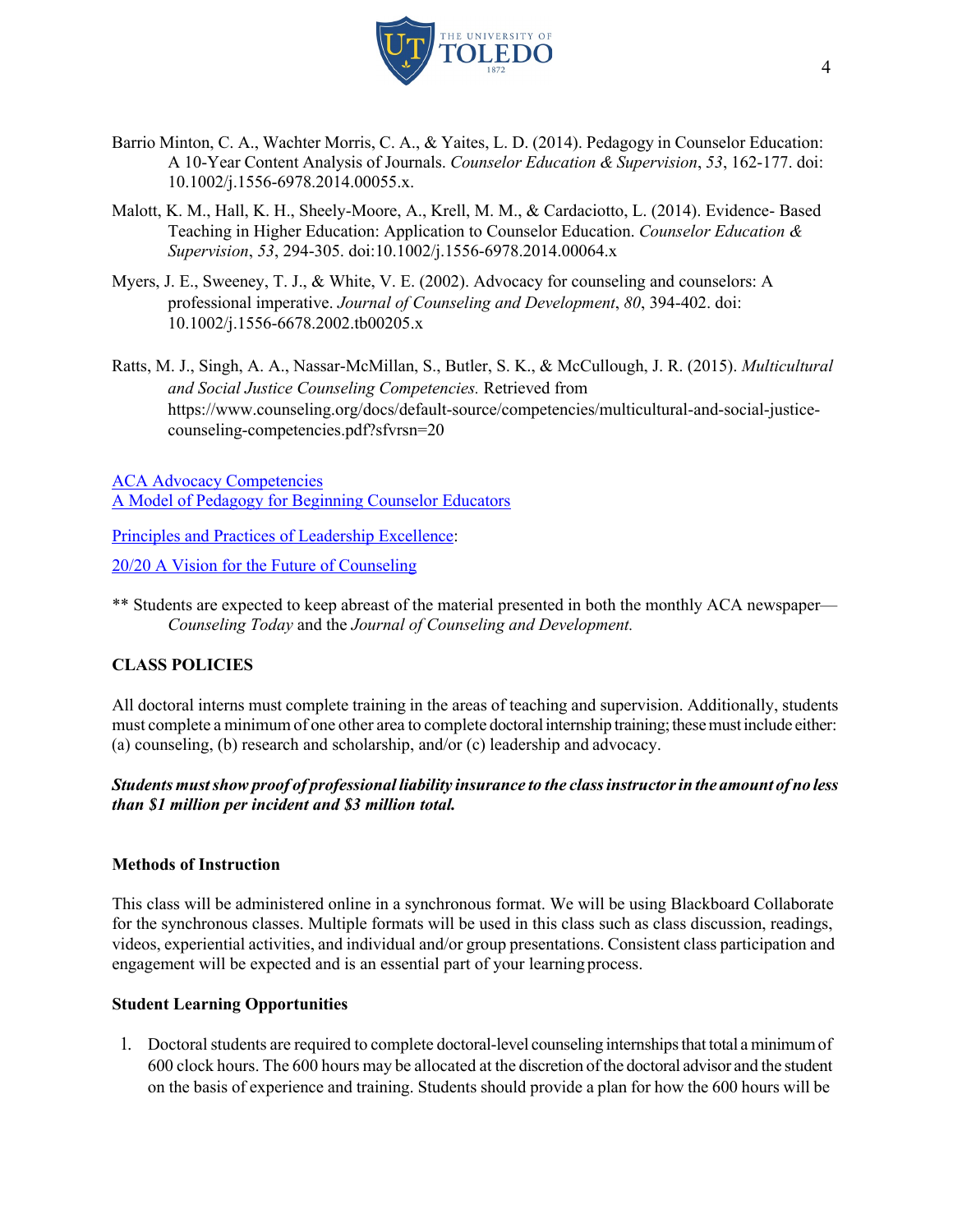

distributed across the variouslearning opportunities during the second week of the semester. Students will submit artifacts demonstrating their competence in various areas of their internship. For example, students who are serving as instructors submit documents such as syllabi and course evaluations [**CACREP Sect 6.C.7.**]. Forms can be found here:

http://www.utoledo.edu/hhs/counselor-education/4Students.html

- **2.** Clinical Case Presentations: Students will present clinical cases based on their various roles/functions and process feedback. See outline at the end of the syllabus. **[CACREP Sect 6.B.1.]**
- **3.** Supervision Case Presentations: Students will present supervisory sessions they conduct within lecture courses (theories, techniques, group), clinical courses (master's-level practicum and/or internship), or other individual/group supervision experience. Students will share their roles/functions and process feedback. **[CACREP Sect 6.B.2.]**
- **4.** Teaching Orientation/Philosophy Paper; provide updates on teaching experiences. **[CACREP Sect 6.B.3.]**
	- a. Students will generate four 3-4 page papers based upon various aspects of their internship. These are to be turned in at the conclusion of the particular experience. Be thorough and succinct.
		- i. teaching (classroom instruction)
			- Be sure to explain your teaching philosophy and explore how people learn.
- **5.** Complete CITI IRB "Human Subjects Research Training."; provide updates on research. **[CACREP Sect 6.B.4.]**
	- a. See: https://www.utoledo.edu/research/RC/HumanSubs/training.html
	- b. Please provide a certificate of your CITI Program Training completion or some similar documentation indicating your satisfactory completion of this course. Keep a PDF of this information for your records.
	- c. Updates on manuscript and/or presentation work (includes proposals and resubmissions).
- 6. Leadership and Advocacy Assignment **[CACREP 6.B.5]** (choose one of thefollowing):
	- a. Write a 3-5 page reflection on your personal definition and philosophy of leadership and advocacy. This reflection must include a brief review of the current literature on leadership and advocacy.
	- b. Interview someone (in-person or virtual) who you consider to be a leader in the counseling profession. Write a 3-5 page summary of the interview as well as your personal reaction to that interview. How did the interview support or challenge your definition of leadership and also your understanding of the skills necessary to be a good leader? What did you learn from this interview that will make you a better leader?
	- c. (For students who have already completed "a" above): Based on your philosophy of leadership, develop your own personal action plan for leadership. This can include current as well as future leadership endeavors. In your action plan, include action steps for accomplishing those leadership goals as well as the skills that you have that will make you an effective leader. Provide a brief summary of your philosophy of leadership along with your plan of action.
	- d. Social Justice and Advocacy Assignment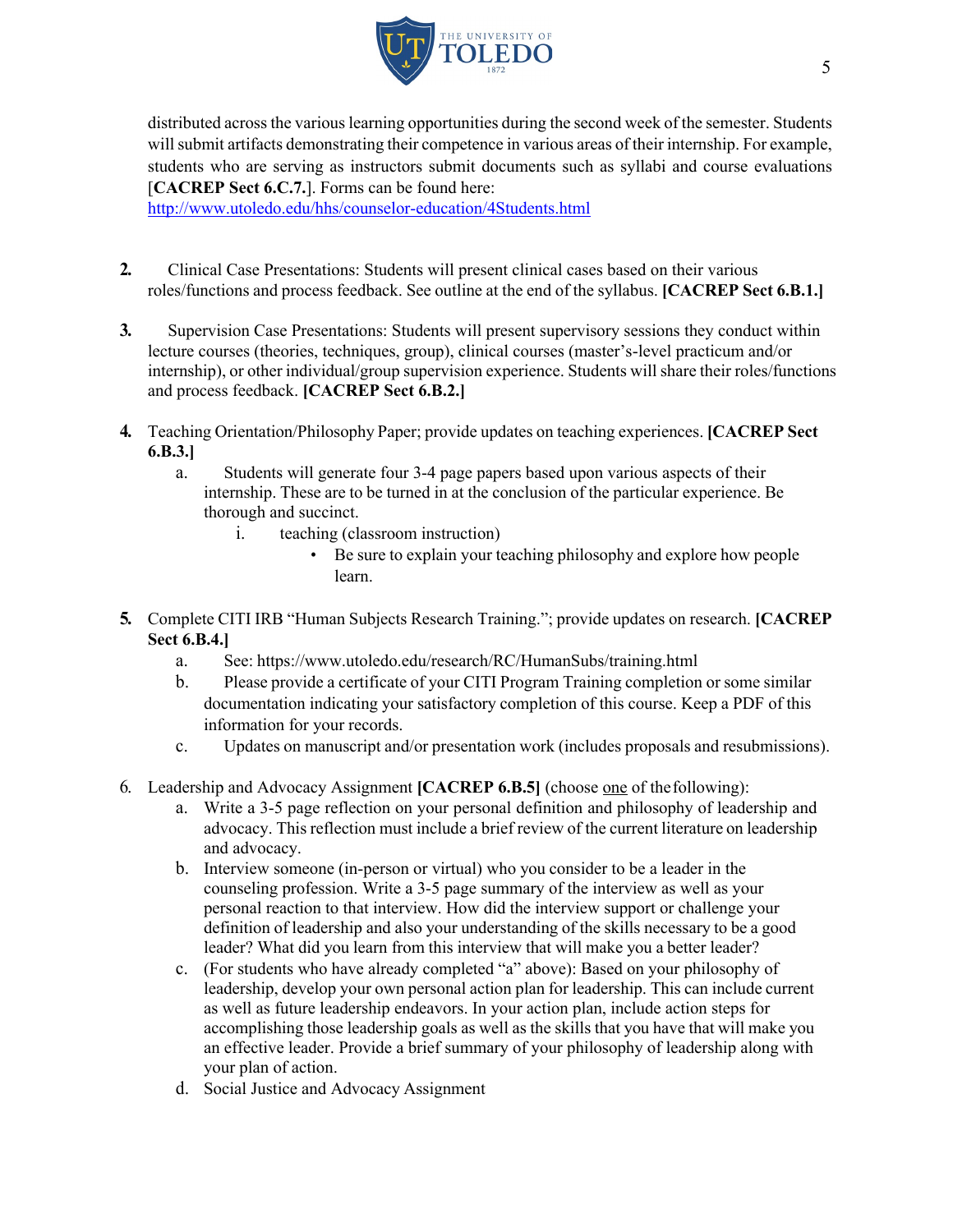

Based on your chosen activity (see below), write a 2-3 page summary and reflection of the experience. In your reflection, please address how your activity relates to the various advocacy models as well as how the activity affects the daily work of counselors and the counseling profession. (Select one from the following):

- i. Develop your own personal social justice plan based on Lee's (2007) five personal action steps.
- ii. Book reviews. Write a review (3-4 pages) on a book related to social justice. This can be fiction or non-fiction.
- iii. Review the CSJ Advocacy Competencies (Lewis et al., 2003) and mark the ones that you have already participated in, and then develop a plan of action for engaging in some of the other competencies.
- iv. Join and get involved in ACA divisions that advocate for social justice causes such as Counselors for Social Justice (CSJ), the Association for Lesbian, Gay, Bisexual and Transgender Issues in Counseling (ALGBTIC), or the Association for Multicultural Counseling and Development (AMCD). By getting involved in divisions within our profession, you can help institute change within our profession on social justice issues.
- v. Have your voice heard by sending a fax or email to your legislators through the ACA Legislative Action Center located at http://www.counseling.org/PublicPolicy Through this center, you will be able to send personal emails to your U.S. Senators and Representative about important legislation that impacts our profession. It only takes a few minutes to set up and under a minute for each fax oremail.
- vi. Develop activity related to social justice and social advocacy.
- **7.** Weekly on-site supervision with your site supervisor. **[CACREP Sect 6.C.8.]**
	- a. Students will be prepared to engage in regular and consistent on-site supervision asindicated by their doctoral internship plans.
	- b. Supervision is provided specific to the type of internship activity in which the student is engage (Table 1). Log of hours and activities: Students will complete logs of their hours on a regular and consistent basis.
	- c. Students will log/document these supervision sessions. Logs are to be updated **atleast once per week**. It is the student's responsibility to ensure that hours are accrued, tallied, and documented correctly.
- **8.** Doctoral Internship Students are required to attend weekly Group Supervision with faculty (Internship Class) provided on a regular schedule with other students in the internship experience. **[CACREP Sect 6.C.9.]**
- 9. Student evaluations of site and supervisors: Students will evaluate their internship sites and internship supervisors at the end of the internship experience.

Table 1. Answer to the Question: Who is Doing What Around Here?

| Teaching            | School Chair          |
|---------------------|-----------------------|
| Supervision         | Course Instructor     |
| Counseling          | Site Supervisor       |
| Leadership/Advocacy | Internship Instructor |

Internship Activity Responsible Supervisor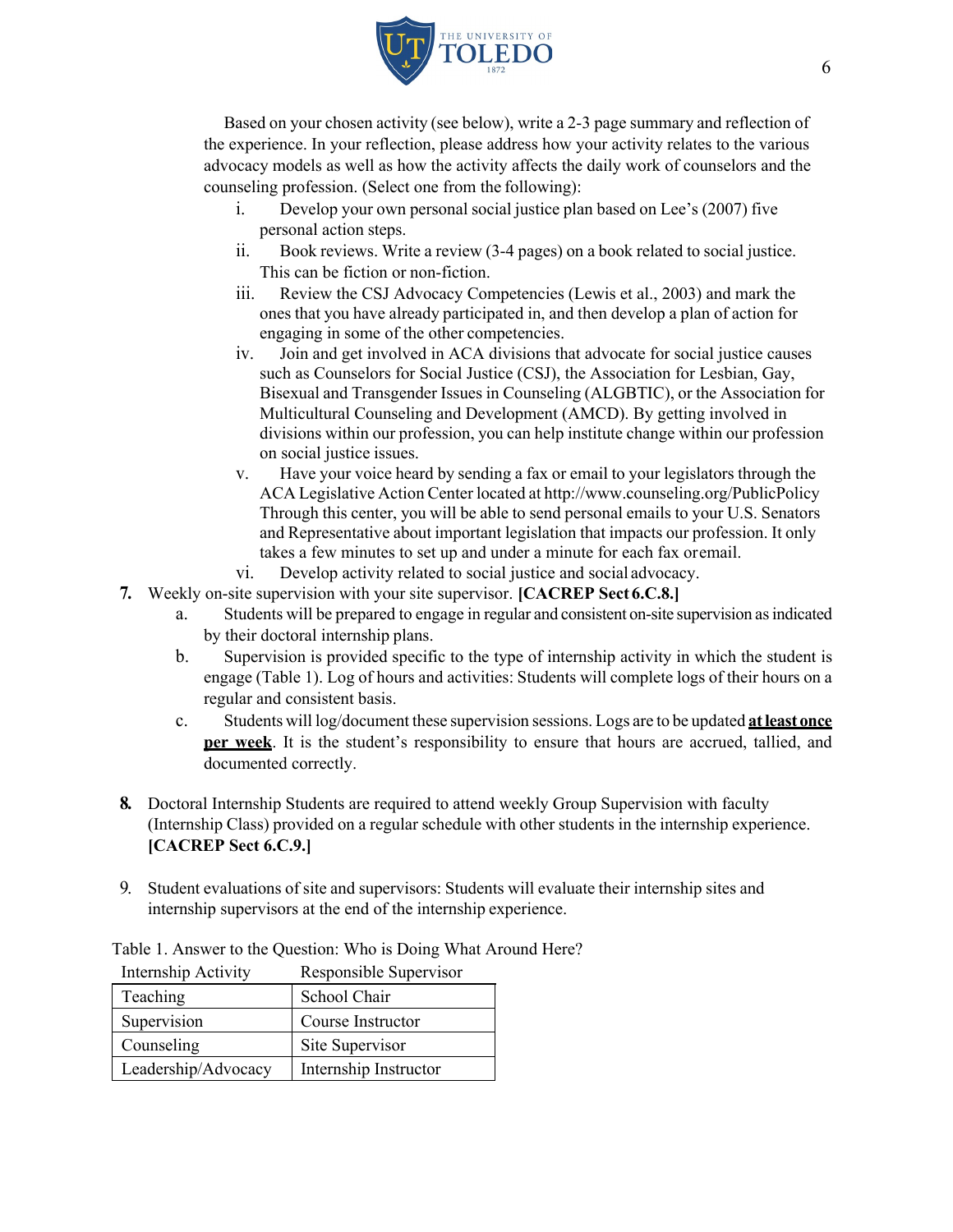

Research/Scholarship Faculty Mentor

### **Semester Assignments**

- **1.** Career Goals Assignment **[CACREP Sect 6 B.1-5; Sect 6.C.7.]**
	- a. Professionally, where will you be five years after graduation? How can you use the 5 areas of Internship to advance these career goals?
- **2.** Curriculum Vita Assignment **[CACREP Sect 6 B.1-5; Sect 6.C.7.]**
	- a. Create, maintain, and submit an updated CV.
- *3.* Current Topic presentation **[CACREP Sect 6 B.1-5; Sect 6.C.7.]**: Students have selected a topic of interest that is of professional interest and is developmentally appropriate for their current and future professional career. Each student is to prepare assigned readings and create a one hour discussion format for the class. Assigned readings should be made available through the Blackboard course website at least one week in advance. *Potential topics may include but are not limited to:*
	- a. Professional Identity of Counselors The History, Current State and Future Needs for the Profession of Counseling/Counselor Education
	- b. Advocacy Client Advocacy versus Professional Advocacy in Professional Counseling
	- c. Trauma The Roles of Professional Counselors in Local, Regional, or National Crisis
	- d. Multiculturalism and Diversity Cross Cultural Experiences for Clients, Professional Counselors, Supervisors and Counselor Educators
	- e. Managed Care and Reimbursement Issues (Medicaid, Medicare, TriCare, etc.) Effecting Professional Counselors
	- f. Leadership and Supervision Practices of Professional Counselors(School, Clinical Mental Health, & Counselor Educators)
	- g. Contemporary Principles and Practices of Career Development, Group Work, and Systems Consultation
	- h. Program Evaluation and Implementation
	- i. Your Current or Future Area of Expertise in Professional Counseling/Counselor Education

### **Student Requirements and Procedures:**

- 1. Students are required to conduct themselves in professional, ethical, and legal manners in all circumstances associated with the internship. Confidentiality is an especially important expectation for participation in the class. Given the nature of counselor education, there will be the need to use examples, demonstrations, or actual case material during the course of instruction. Students are expected to maintain confidentiality and to respect the right to privacy of clients, their fellow students, and their supervisors. Policies for ethical behavior will be consistent with those adopted by the ACA.
- 2. If you have a client who becomes suicidal or homicidal or if you are subpoenaed to testify in court, **INFORM YOUR INSTRUCTOR ASAP**.

### **Grading Procedures/Methods of Evaluation:**

Students are awarded the grade of Satisfactory or Unsatisfactory at the completion of course requirements. Students are required to complete all 600 hours of service before a grade will be awarded for any hours of course credit. Students are expected to continually participate in on-site servicesfromthe first semester of enrollment until the 600 contact hours are completed. Students will receive a PR for the course until all contact hour requirements are completed. The evaluation of the final grade is basedon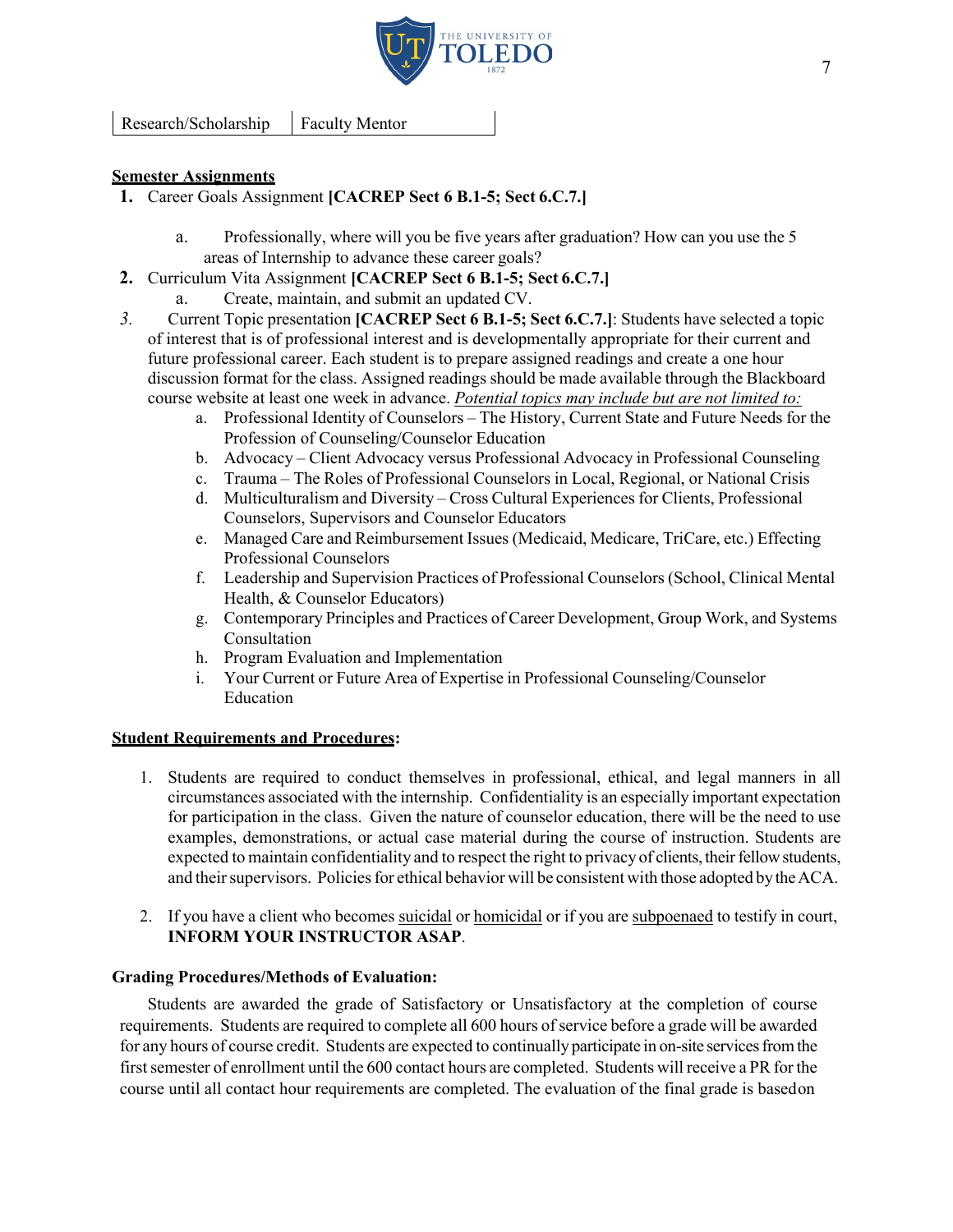

summative evaluations of the student's performance as submitted by the on-site supervisor. The site supervisors will rate students' counseling skills, techniques, knowledge, attitudes, and other attributes. Students are responsible for having supervisors complete a mid-term evaluation at approximately 300 contact hours and a final evaluation at the end of the contact hours. Students may not pass/complete this course withoutsatisfactorily completing/submitting all ofthe requirements. **Note:if you are enrolled in COUN 8940, your attendance is required throughout the entire duration of the semester, even if you have finished your hours and assignments before the last day of the semester.** Grades will be announced only through the usual University procedures.

Final grades will be assigned based upon a Satisfactory or Unsatisfactory system:  $S =$  Successfully completed all of the course requirements.  $U =$  Failed to complete the course requirements.

**Note:** The instructor has discretion in determining students' satisfactory level of development and completion of course requirements. It is feasible that some form of impairment may surface during this course experience. If the instructor identifies impairment, it will be brought to the student's attention. At that time, a plan for remediation will be put into effect. A definition of impairment follows:

Overholser and Fine (1990) indicate that impairment is evaluated in five areas (a serious deficit in any of the following):

- 1. factual knowledge
- 2. generic clinical skills
- 3. orientation-specific technical skills
- 4. clinical judgment
- 5. interpersonal attributes

An operationalized definition of impairment for interpersonal attributes is offered by Frame and Stevens-Smith (1995) as the following:

- 1. inability to be open, flexible, positive, and cooperative
- 2. unwilling to accept and use feedback
- 3. unaware of impact on others
- 4. inability to deal with conflict and accept personal responsibility
- 5. inability to express feelings effectively and appropriately

**Communications Policy:** In accordance with University of Toledo policyall official email communication will **only be sent to students' university email addresses.** It is expected thatstudents will read their email in a timely manner. Students may use laptop computers to take notes in class, when appropriate. However, the instructor considers it disrespectful when students use laptops and/or cell phones to check email, surf websites, or text during class time. Students in violation of this policy will be asked to leave class to tend to their business.

\*\**Instructor Email Access:* I recognize that I will receive requests and questions via email from you on a regular basis, therefore I have designated times when I will respond to emails. I will check and respond to your correspondence Monday through Friday, generally within 48 hours if not sooner. **I will not check into the online course system, email, or respond to you over theweekend.**

**Email**: The University of Toledo issues each student an official UT email address.This email address usually takesthe form of firstname.lastname@rockets.utoledo.edu. All email communications about this classwill be sent to and all communications from students should be sent from your official UT email address. Students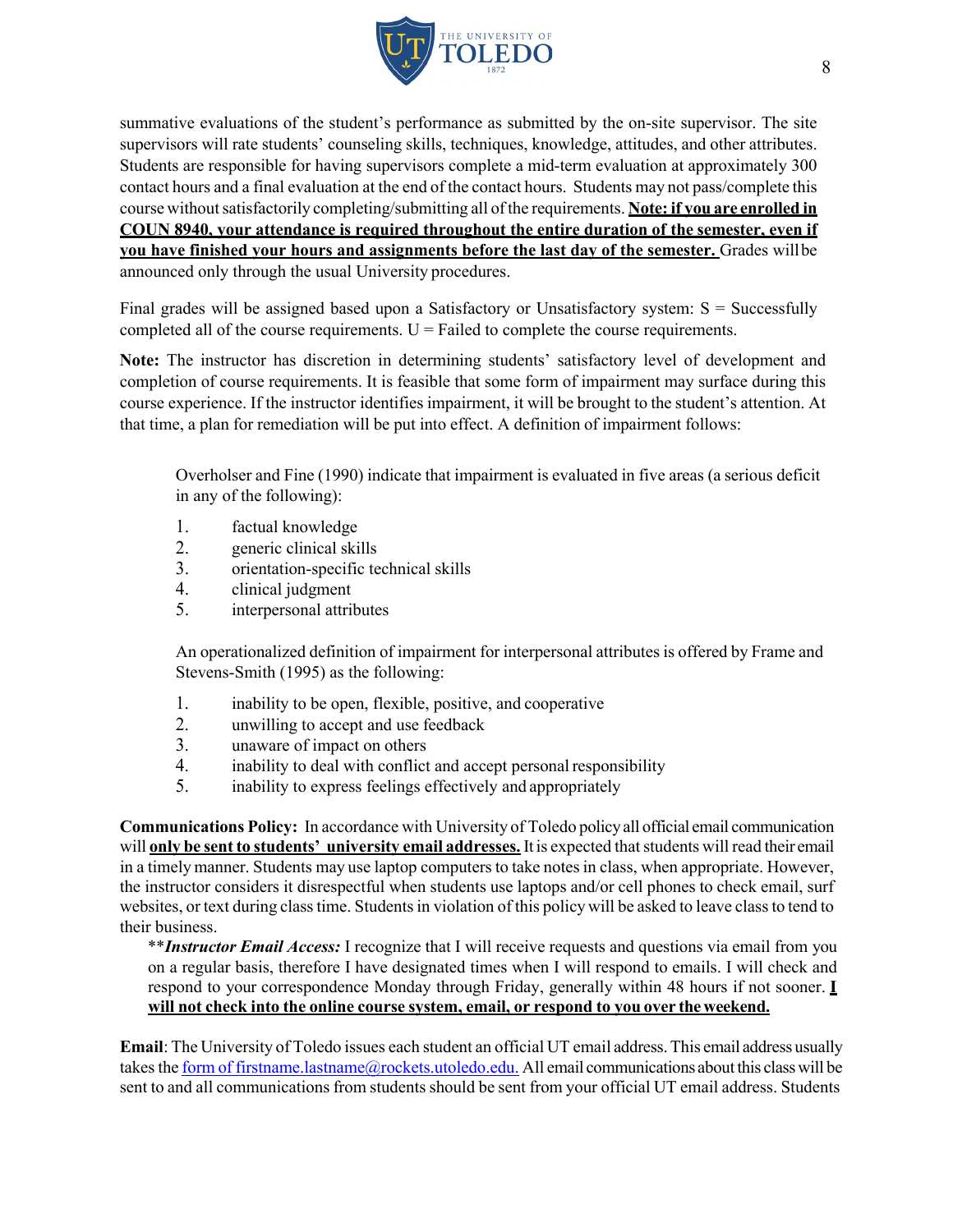

will be expected to check this address regularly for official communications about this class. Email communications about this class will not be sent to personal email accounts and communications from personal email accounts may be blocked by UT spam filters.

**Attendance:** Due to the experiential nature of this course, punctual attendance, promptness, and preparation are mandatory. In addition, students are expected to attend the entire duration of class each day class is held. Students who cannot attend regularly due to other commitments should consider taking this course at a more appropriate time. If you anticipate an absence over the course of the semester, please discuss this with the instructor to receive prior approval. Please provide the date when you would expect to be absent as soon as you know about this possibility. If, due to an emergency or pre-scheduled significant activities, you anticipate being late for certain class(es), contact the instructor immediately. Failure to notify the instructor ahead of time may constitute an unexcused absence or lateness. More than one absence may result in lowering of your course grade.

### *NOTE: Only two total absences (i.e., excused or unexcused) will be allotted for this course. Anything more than two will automatically result in one drop in letter grade.*

**Policy Statement on Academic Dishonesty**: Any student found cheating on a test or assignment or any student who represents the work of another person as his or her own on any of the papers, projects, presentations, or assignments will be subject to penaltiesranging from a grade of zero (0) on the assignment to an F in the course to expulsion from the University. All students are subject to the University Policy Statement on Academic Dishonesty in the current Catalog and the Department Policy on Plagiarism which is posted on the Department website.

Academic dishonesty will not be tolerated. Among the aims of education are the acquisition of knowledge and development of the skills necessary for success in any profession. Activities inconsistent with these aims will not be permitted. Students are responsible for knowing what constitutes academic dishonesty. If students are uncertain about what constitutes plagiarism or cheating they should seek the instructor's advice. Examples of academic dishonesty include, but are not limitedto:

- Plagiarizing or representing the words, ideas or information of another person as one's own and not offering proper documentation;
- Giving or receiving, prior to an examination, any unauthorized information concerning the content of that examination;
- Referring to or displaying any unauthorized materials inside or outside of the examination room during the course of an examination;
- Communicating during an examination in any manner with any unauthorized person concerning the examination or any part ofit;
- Giving or receiving substantive aid during the course of an examination;
- Commencing an examination before the stipulated time or continuing to work on an examination after the announced conclusion of the examination period;
- Taking, converting, concealing, defacing, damaging or destroying any property related to the preparation or completion of assignments, research or examination;
- Submitting the same written work to fulfill the requirements for more than one course.

While academic integrity is particularly the responsibility of the student, the faculty members also have a responsibility. Assignments and testsshould be constructed and proctored so asto discourage academic dishonesty. Faculty members are expected to inform their students explicitly as to what materials and procedures are authorized for use in the preparation of assignments or in examinations (e.g., the use of calculator, computer, text materials, etc.). Should cases of academic dishonesty be found among students, the instructor may choose to counsel the student, or the following sanctions may be imposed: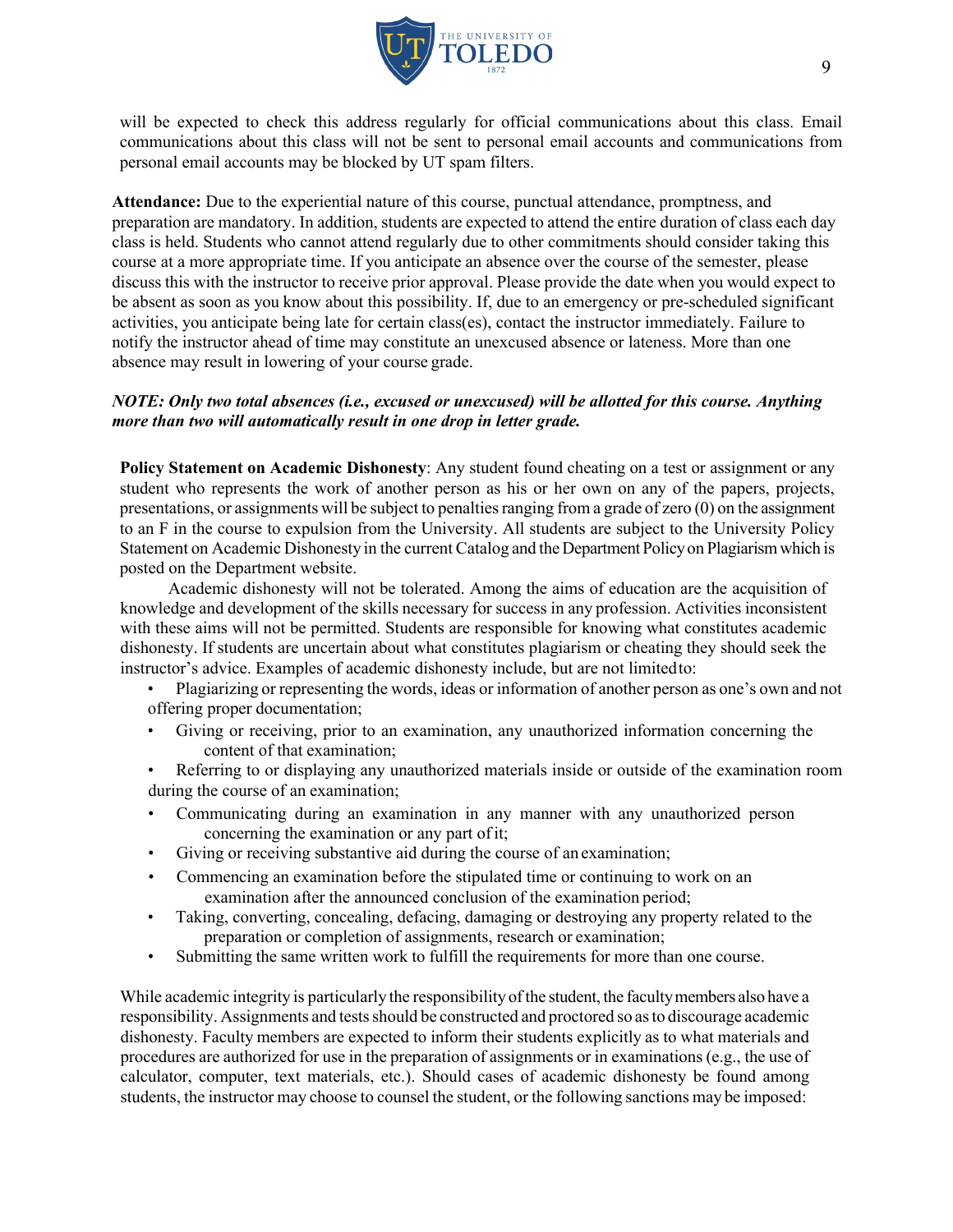

- The student may be assigned an F for the work in question.
- The student may be assigned an F for the course. In this case the instructor should inform the Dean and the student of this action. The Dean will make certain that the student receivesthe F grade and is not permitted to withdraw from the course.
- The student may be placed on probation or suspended for some definite period of time, dismissed or expelled by the Dean if either the seriousness of the offense or a record of repeated offenses warrants it. A notation that such a sanction has been imposed will be made part of the student's permanent record. It is expected that the Dean will consult with the instructor and the student in making such a judgment, and that the Dean will notify the student of the sanction imposed and of the appeals procedure.

A student found to be academically dishonest by a faculty member may appeal according to procedures approved by the respective colleges. The procedures for making a final appeal to the Student Grievance Committee may be found in the Student Handbook.

**Weather: In the event of a major snow or ice storm or other inclement weather, the University will announce class cancellations, delay of classes and changes to administrative office hours through the UT Alert text messaging system, e-mail, the UT home page at utoledo.edu, myUT.utoledo.edu, the UT snow line, 419.530.SNOW (7669), and on local radio and television stations. You can sign up for UT Alert at http://myUT.utoledo.edu. The University's policy is to remain open whenever possible to minimize interruption of teaching and research. It is also the University's policy that the hospital never closes.**

**Student Evaluations: At the conclusion of the academic term, students will have an opportunity to evaluate the instructor and the course. This is done anonymously and used as a means to improve instruction, course content, and the overall curriculum. Your comments, suggestions, and feedback are taken seriously and contribute significantly to course and program improvement. You are strongly encouraged to complete a course evaluation.**

**Course Changes: The course schedule, requirements, procedures, contents, etc., are subject to change by the instructor once the course is underway. Students will be apprised of any changes during regular class meetings.**

### **Student Accommodations:**

The University of Toledo is committed to providing equal opportunityand accessto the educational experience through the provision ofreasonable accommodations. Forstudents who have an accommodationsmemofrom Student Disability Services, it is essential that you correspond with me as soon as possible to discuss your disability-related accommodation needs for this course. For students not registered with Student Disability Services who would like information regarding eligibility for academic accommodations due to barriers associated with a potential disability, please contact the Student Disability Services Office

**ADA Compliance**: The University of Toledo provides educational opportunities to people with disabilities and complying with the ADA, Section 503 and Section 504 of the Rehabilitation Act of 1973 ("the Rehabilitation Act") and other applicable federal and state laws and regulationsthat prohibit discrimination on the basis of disability. UT Policy Number 3364-50-03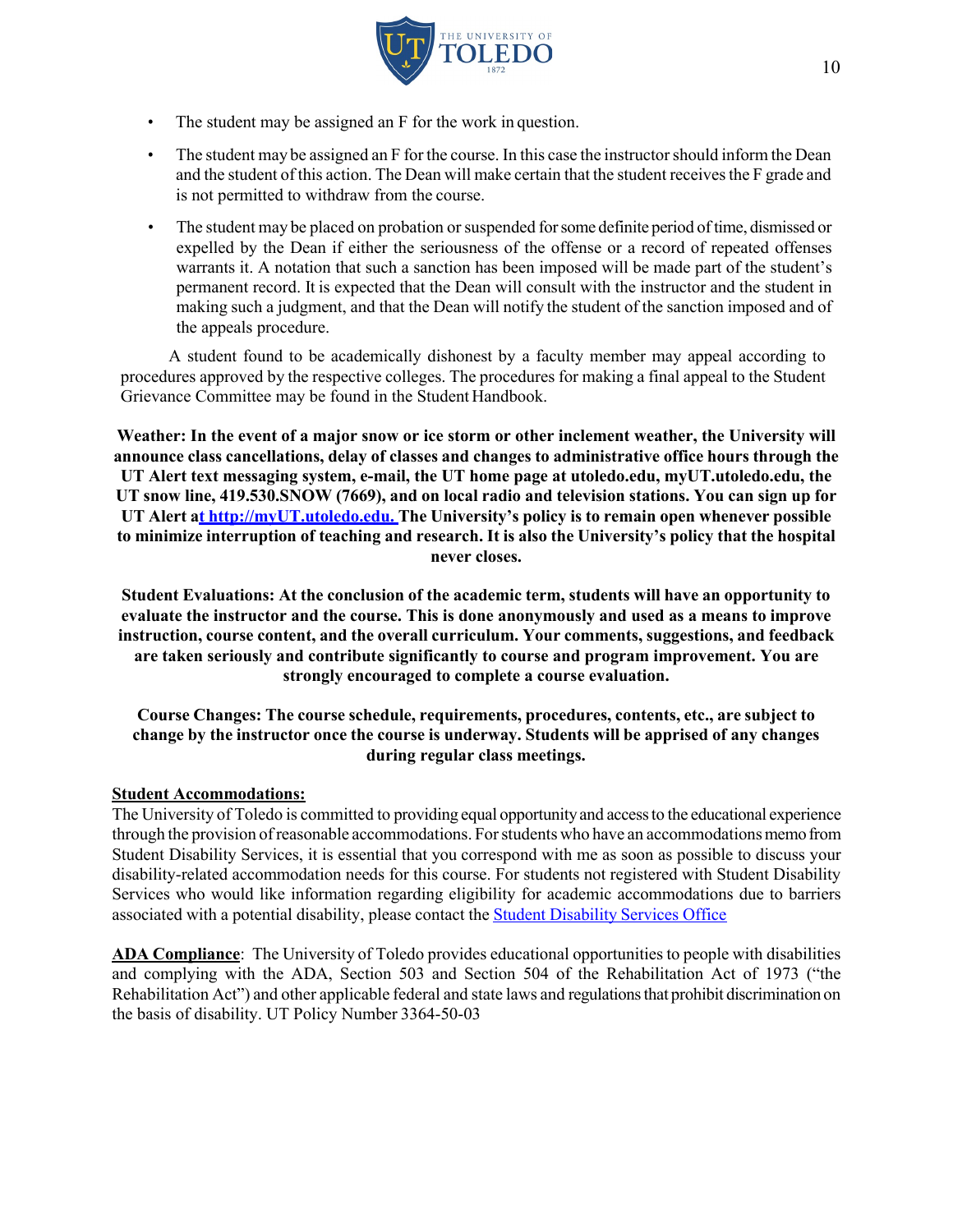

Contact Information: Office of Accessibility; Rocket Hall Rm 1820 Phone: 419.530.4981 Fax: 419.530.6137 Email: OfficeOfAccessibility@utoledo.edu

**Statement of Diversity and Inclusion:** In concert with the University of Toledo's values and expectations, the students, faculty and staff within the College of Health and Human Services uphold the tenets pledged by the University to respect and value personal uniqueness and differences. Specifically, we will actively participate in the initiatives of the University to attract and retain diverse students, faculty and staff; to challenge stereotypes; and to promote sensitivity toward diversity and foster an environment of inclusion in all curricular and extra-curricular activities. Hence, all students enrolled in this course will be expected to:

- Be considerate of the thoughts and ideas of others
- Demonstrate accountability, integrity and honor in all course-related activities
- Promote a collaborative and supportive educational environment
- Treat every individual with kindness, dignity, and respect regardless of:
	- o Gender
	- o Race / Ethnicity
	- o Religion
	- o Sexual Orientation
	- o Gender Identity, Gender Expression
	- $\circ$  Impairment(s) / Disability(ies)
	- o Political Views
	- o Social Class / Socioeconomic Status
	- o Linguistic Diversity
	- o Nationality / Country of Origin
	- o Other Element(s) of Uniqueness

You can visit the University of Toledo's web-page on diversity and inclusion at http://www.utoledo.edu/diversity/.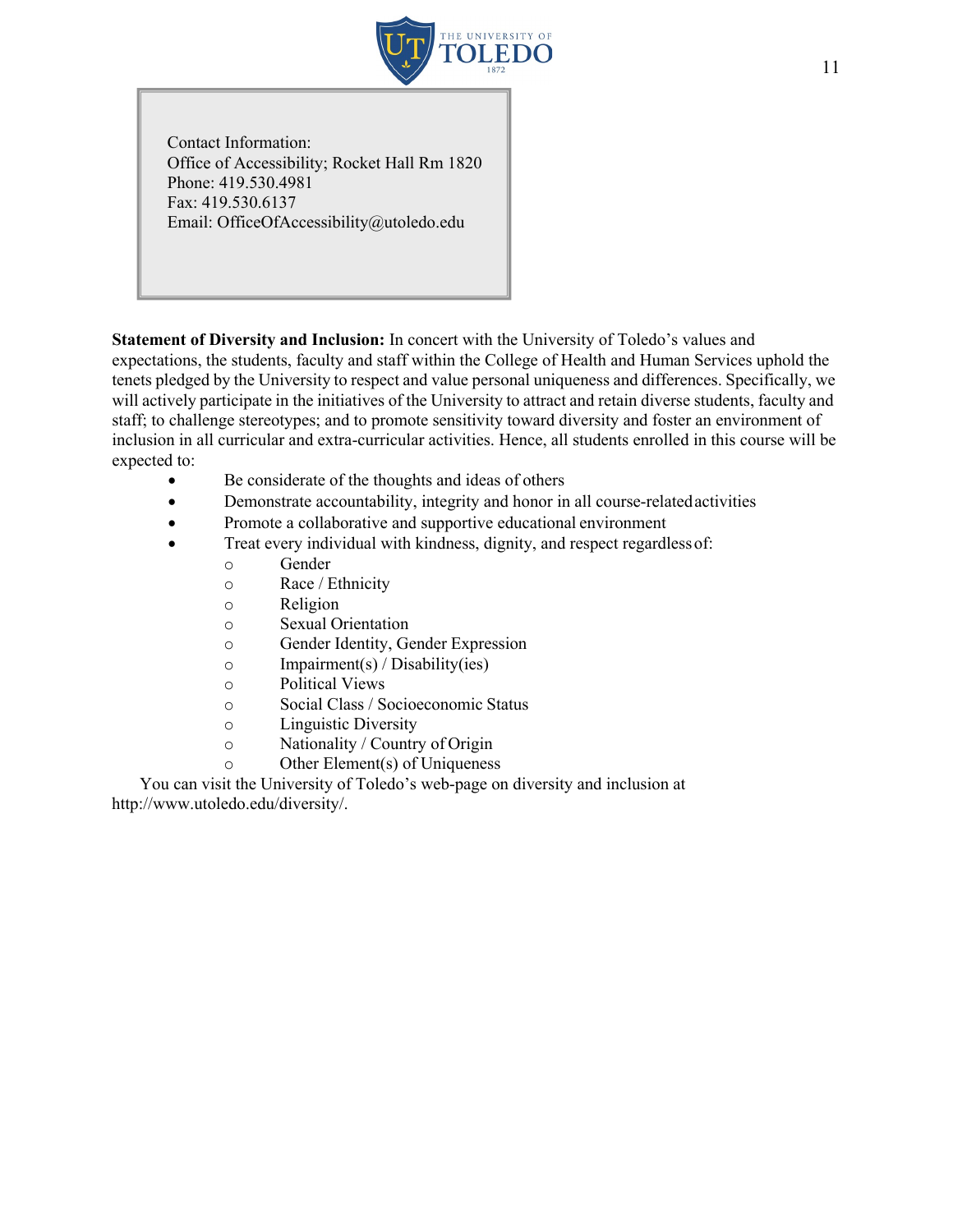

### **Doc Internship Tentative Schedule Fall 2020**

| Date/Time           | <b>Topics</b>                                                                                                                               | <b>Assignment Due Dates and</b><br><b>Readings</b> |
|---------------------|---------------------------------------------------------------------------------------------------------------------------------------------|----------------------------------------------------|
| Week 1<br>8/18/20   | Overview of Course Expectations and<br>Assignments<br>How to design YOUR doctoral internship<br>experience                                  | Sign up for discussion leads                       |
| Week 2<br>8/25/20   | Diversity & Inclusion                                                                                                                       | <b>Career Goals Assignment Due</b>                 |
| Week 3<br>9/1/20    | The Institution: Higher Education<br>Initial check-in on semester                                                                           |                                                    |
| Week 4<br>9/8/20    | Counselor Education, Accreditation, and<br>Teaching<br>UT CACREP Self-Study<br>Area Conceptualizations                                      |                                                    |
| Week 5<br>9/15/20   | Evaluating Progress on ACA 2020<br>Area Conceptualizations<br>Discussion Lead                                                               |                                                    |
| Week 6<br>9/22/20   | Supervision<br>Area Conceptualizations<br>Discussion Lead                                                                                   |                                                    |
| Week 7<br>9/29/20   | Counseling and<br><b>Consultation Practice</b><br>Area Conceptualizations<br>Discussion Lead                                                |                                                    |
| Week 8<br>10/6/20   | Conference Preparation & Networking<br>Area Conceptualizations<br>Discussion Lead                                                           | <b>CV</b> Due                                      |
| Week 9<br>10/13/20  | <b>Asynchronous Class</b>                                                                                                                   | Discussion post due by 11:59 pm.                   |
| Week 10<br>10/19/20 | Research<br>Area Conceptualizations<br>Discussion Lead                                                                                      |                                                    |
| Week 11<br>10/26/20 | Theories of Leadership<br>Professional Associations--Leadership &<br>Service Activities/Roles<br>Area Conceptualizations<br>Discussion Lead |                                                    |
| Week 12<br>11/2/20  | Advocacy<br>Area Conceptualizations<br>Discussion Lead                                                                                      |                                                    |
| Week 13<br>11/9/20  | Post Conference<br>Area Conceptualizations<br>Discussion Lead                                                                               |                                                    |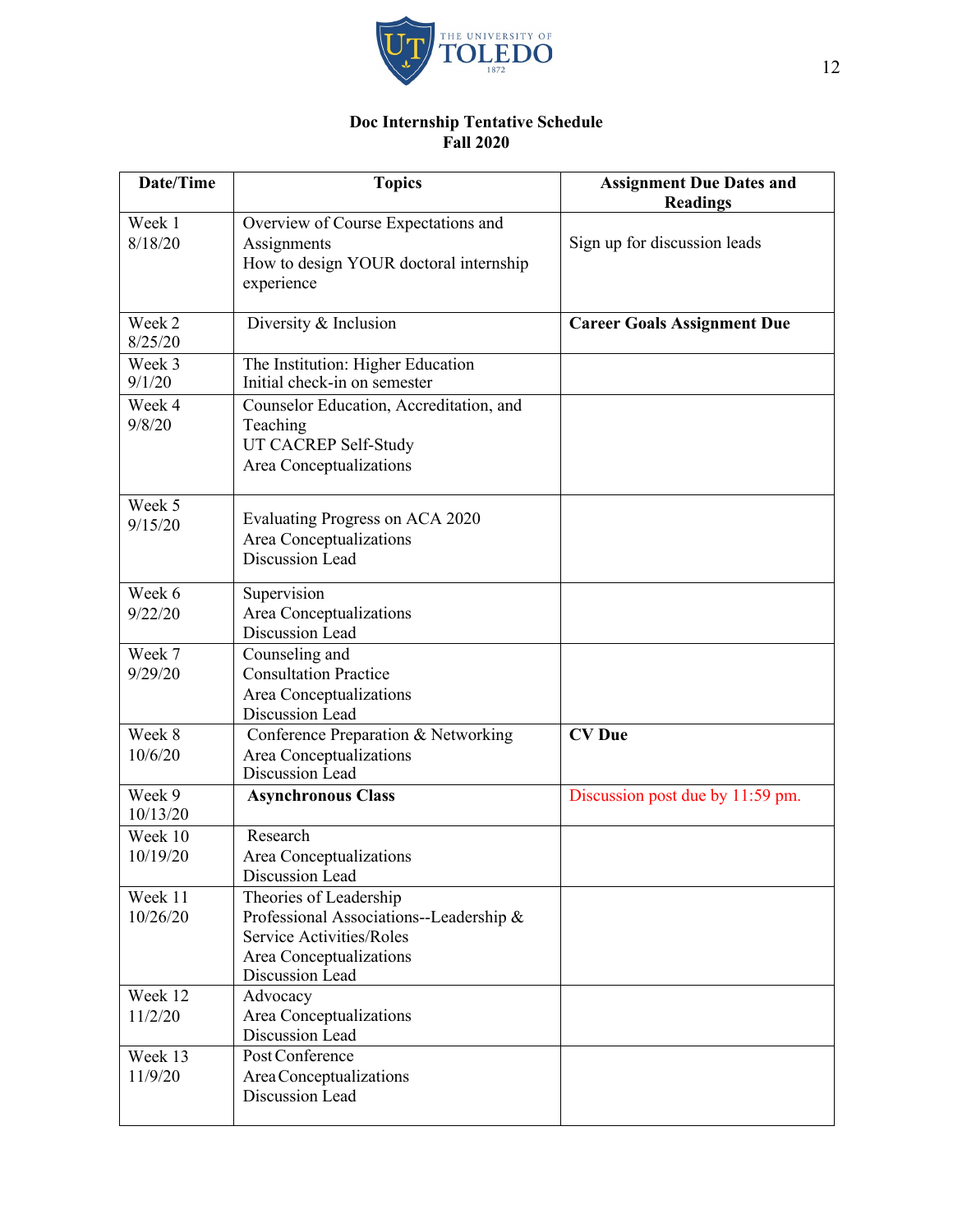

| Week 14  | Evaluation of Internship   |  |
|----------|----------------------------|--|
| 11/16/20 |                            |  |
| Week 15  | Thanksgiving Week-No Class |  |
| 11/23/20 |                            |  |
| Week 16  | Finals Week                |  |
| 11/30/20 | No Class                   |  |
|          |                            |  |

*\*\*The above schedule and procedures are subject to change at the discretion of the instructor.*